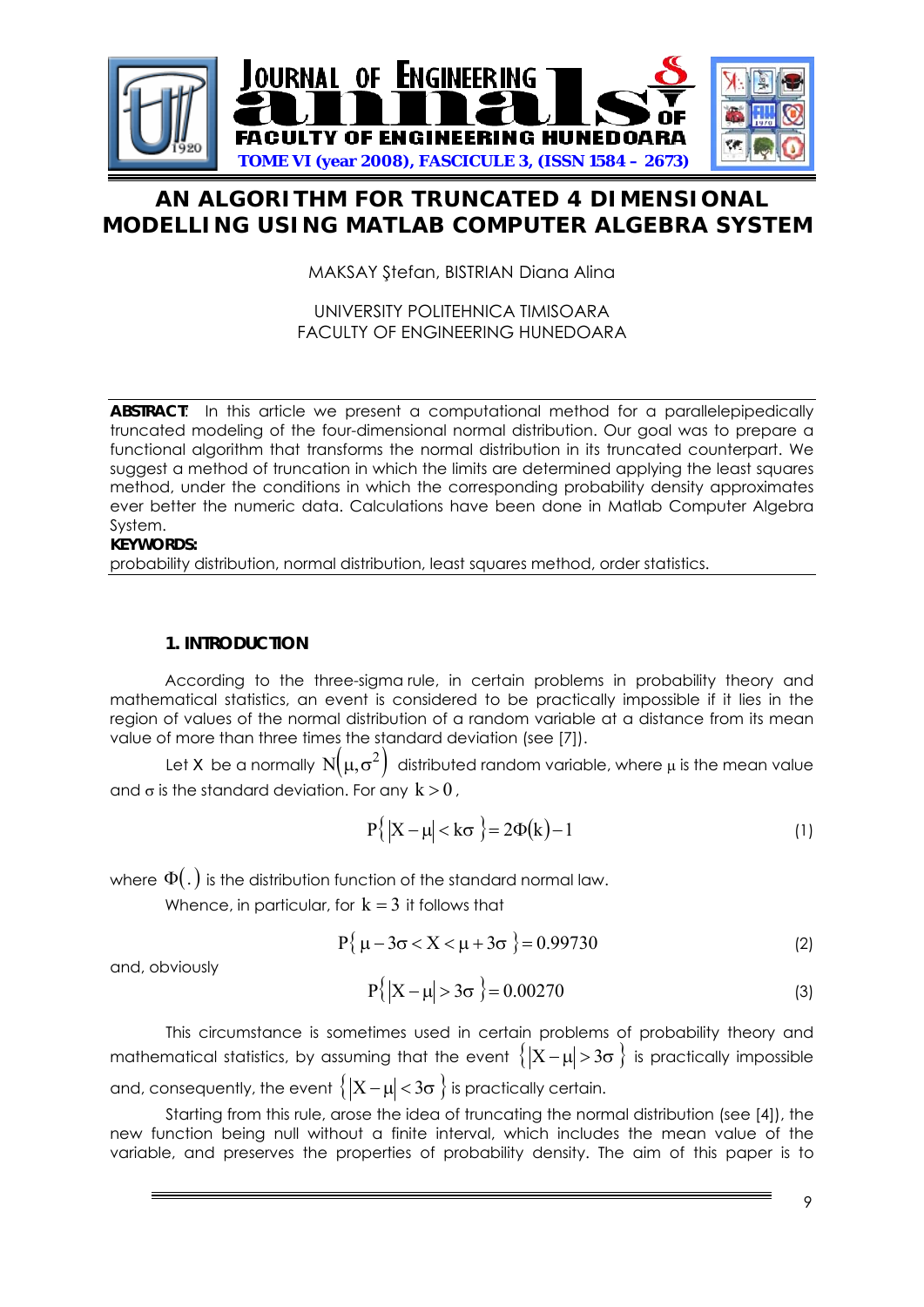



optimize the limits of truncation, so as the correlation coefficient of the function should be as close as possible to one.

We are going to give in Section 2 the rule of four-dimensional classic normal distribution, and the way in which it can be truncated. In order to obtain an optimal parallelepipedic truncation corresponding to a set of numerical data, we elaborated an algorithm under Matlab Computer Algebra System, which is detailed presented in Section 3. The rule of truncated normal distribution, as it is built in this paper, can be used in data modeling more efficiently than the classic rule. Section 4 presents an analysis of the results we obtained and includes the conclusions of the paper.

#### **2. THE TRUNCATED 4D NORMAL DISTRIBUTION AGAINST THE CLASSIC ONE**

The classic normal distribution rule represents one fundamental rule in the theory of probabilities, frequently used in the study of natural, social and economical phenomena [1, 2].

Let fclas:  $R \times R \times R \times R \rightarrow R$  be the four-dimensional classic normal distribution rule, expressed by

$$
\text{fclas}(x, y, z, t) = \frac{1}{\sigma_x \cdot \sigma_y \cdot \sigma_z \cdot \sigma_t \cdot (2\pi)^2} e^{-\frac{1}{2} \left[ \frac{(x - \mu_x)^2}{\sigma_x^2} + \frac{(y - \mu_y)^2}{\sigma_y^2} + \frac{(z - \mu_z)^2}{\sigma_z^2} + \frac{(t - \mu_t)^2}{\sigma_t^2} \right]} \tag{4}
$$

where  $\sigma_x$ ,  $\sigma_y$ ,  $\sigma_z$ ,  $\sigma_t$  are the standard deviations of variables x, y, z, respectively t, and  $\mu_x$ ,  $\mu_y$ ,  $\mu_z$ ,  $\mu_t$  represent the mean values of the respective variables.

We are going to approximate this rule by a null function in the exterior of a parallelepiped, situated in the vicinity of the mean values of variables x, y, z, respectively t.

Let ftrunc :  $R^6 \rightarrow R$ , be of form

$$
ftrun\alpha(x, y, z, t, \alpha x, \alpha y, \alpha z, \alpha t) = \begin{cases} \frac{1}{\alpha} \left[ \frac{(x - \mu_x)^2}{\sigma_x^2} + \frac{(y - \mu_y)^2}{\sigma_y^2} + \frac{(z - \mu_z)^2}{\sigma_z^2} + \frac{(t - \mu_t)^2}{\sigma_t^2} \right] & \begin{cases} |x - \mu_x| < \alpha x \cdot \sigma_x \\ |y - \mu_y| < \alpha y \cdot \sigma_y \\ |y - \mu_y| < \alpha y \cdot \sigma_y \end{cases} & \begin{cases} |x - \mu_x| < \alpha x \cdot \sigma_x \\ |y - \mu_y| < \alpha y \cdot \sigma_y \\ |z - \mu_z| < \alpha z \cdot \sigma_z \end{cases} \tag{5}
$$

where K will be determined by imposing the condition that this function be a probability density.

In order to meet our purpose, the function  $frame(x, y, z, t, \alpha x, \alpha y, \alpha z, \alpha t)$  has to be a probability density [3], and therefore has to meet the conditions

$$
ftrunc(x, y, z, t, \alpha x, \alpha y, \alpha z, \alpha t) \ge 0
$$
\n(6)

and

$$
\int_{-\infty}^{\infty} \int_{-\infty}^{\infty} \int_{-\infty}^{\infty} f(\text{trunc}(x, y, z, t, \alpha x, \alpha y, \alpha z, \alpha t) dx dy dz dt = 1
$$
 (7)

hence, for K results the expression

$$
K=\int_{\mu_x-\alpha x\cdot\sigma_x}^{\mu_x+\alpha x\cdot\sigma_x}\int_{\mu_y-\alpha y\cdot\sigma_y}^{\mu_y+\alpha y\cdot\sigma_y}\int_{\mu_z-\alpha z\cdot\sigma_z}^{\mu_z+\alpha z\cdot\sigma_z}\int_{\mu_t-\alpha t\cdot\sigma_t}^{\mu_t+\alpha t\cdot\sigma_t}\frac{\frac{1}{2}\left[\frac{(x-\mu_x)^2}{\sigma_x^2}+\frac{(y-\mu_y)^2}{\sigma_y^2}+\frac{(z-\mu_z)^2}{\sigma_z^2}+\frac{(t-\mu_t)^2}{\sigma_t^2}\right]}{\sigma_x\cdot\sigma_y\cdot\sigma_z\cdot\sigma_t\cdot(2\pi)^2}dtdzdydx\quad(8)
$$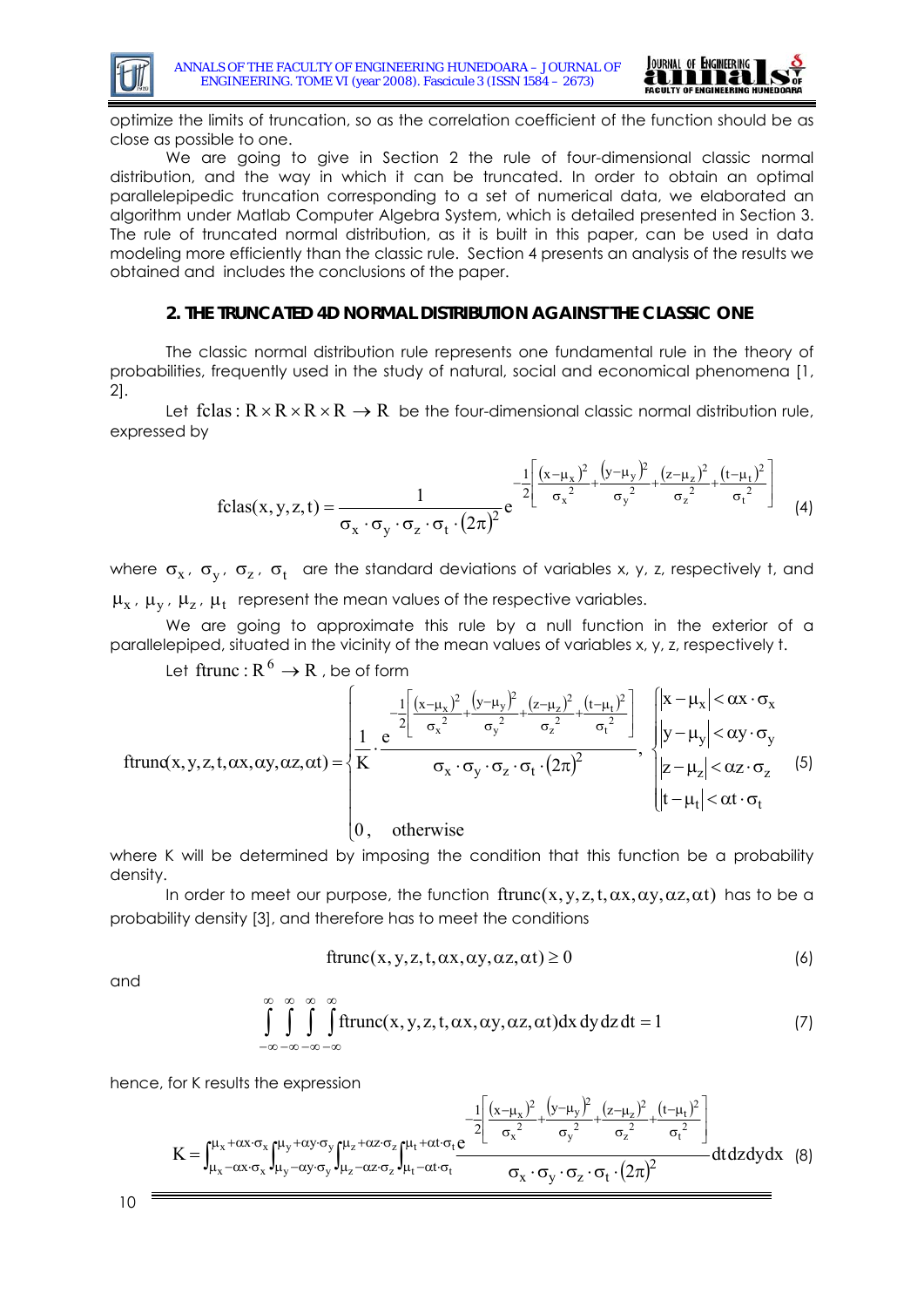



 In order to determine an optimal modeling of the data, we processed them both classically and in the truncated way. Constants  $\alpha x$ ,  $\alpha y$ ,  $\alpha z$  and  $\alpha t$  are going to be determined by minimizing the error resulted from the use of the truncated function. The necessary condition is that the sum of the squares of the differences between the theoretical values of the function  $frame(x,y,z,t,\alpha x,\alpha y,\alpha z,\alpha t)$  and the experimental values u, be minimum [5, 6]. That is, function

$$
F(\alpha x, \alpha y, \alpha z, \alpha t) = \sum_{i=1}^{n} (\text{ftrunc}(x_i, y_i, z_i, t_i, \alpha x, \alpha y, \alpha z, \alpha t) - u_i)^2
$$
(9)

shall be minimized with respect to  $\alpha x$ ,  $\alpha y$ ,  $\alpha z$  and  $\alpha t$ .

#### **3. AN ALGRITHM FOR TRUNCATED 4D MODELING USING MATLAB COMPUTER ALGEBRA SYSTEM**

Our goal was to prepare a functional algorithm that transforms the normal distribution in its truncated counterpart. In this method of truncation, the limits are determined applying the least squares method, under the conditions in which the corresponding probability density approximates ever better the numeric data. The algorithm is presented hereinafter.

clc,clear;

First, the input data set that is going to be processed, where the first four lines represent the values of the independent variables x, y, z and t, and the last line represents the independent variable u.

```
x=[-0.3775 \t 0.3148 \t 0.9409 \t -0.7420 \t -0.6355 \t 0.5690 \t 0.9863 \t -1.0039... 1.4725 -1.3493 -1.1678 0.9312 -0.9898 -0.6841 0.4978];
y=[-0.2959 \t1.4435 \t-0.9921 \t1.0823 \t-0.5596 \t-0.8217 \t-0.5186 \t-0.9471...] 0.0557 -0.2611 -0.4606 0.0112 1.3396 -1.2919 1.4885];
z=[-1.4751 -0.3510 0.2120 -0.1315 0.4437 -0.2656 0.3274 -0.3744...]-1.2173 0.9535 -0.2624 -0.6451 0.2895 -0.0729 -0.5465];
t=[-0.2340 \t0.6232 \t0.2379 \t0.3899 \t-0.9499 \t-1.1878 \t0.2341 \t-1.1859...]-0.0412 0.1286 -1.2132 0.8057 1.4789 -0.3306 -0.8468];
u=[0.6630 -0.8542 -1.2013 -0.1199 -0.0653 0.4853 -0.5955 -0.1497...]-0.4348 - 0.0793 1.5352 -0.6065 -1.3474 0.4694 -0.9036];
```

```
nv = length(x);
```
The program calculates the mean value and the standard deviation of the considered variables.

 $mx=mean(x)$ ;  $my=mean(y)$ ;  $mz=mean(z)$ ;  $mt=mean(t)$ ;  $mu=mean(u)$ ;  $s x=std(x,1); s y=std(y,1); s z=std(z,1); s t=std(t,1); s u=std(u,1);$ 

The probability density function of the four-dimensional normal distribution is given now.

 $fc = @(x,y,z,t)$ (normpdf(x,mx,sx).\*normpdf(y,my,sy).\*normpdf(z,mz,sz).\*... normpdf(t,mt,st));

We have started the procedure of calculating the truncation limits with eight initial guess values, far away from the solution and the program compute the limits in fourdimensional space.

 $fmin=10^10;F=0;$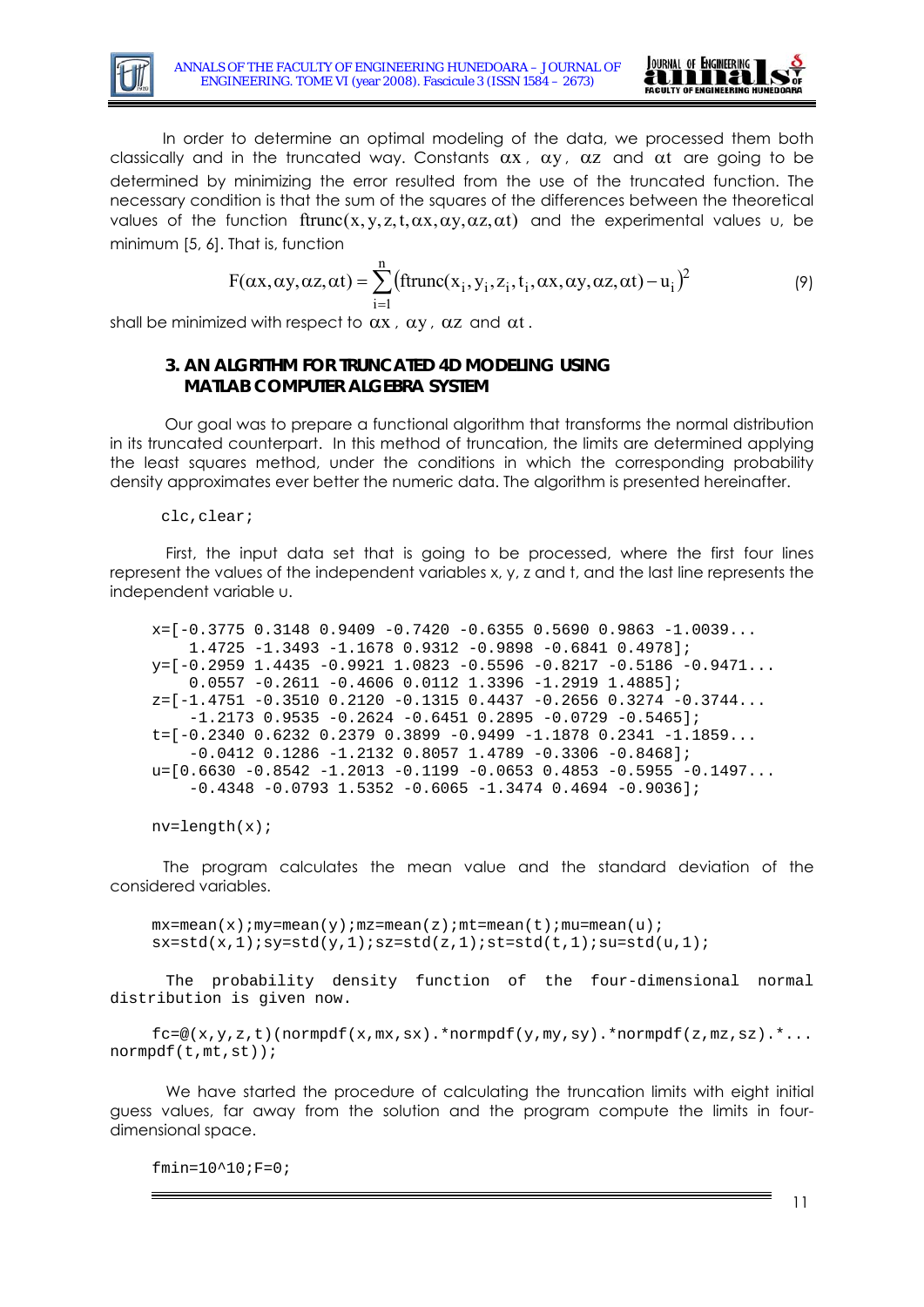



alfa\_xi=0.0; alfa\_xs=0.6; alfa\_yi=0.15; alfa\_ys=0.35; alfa\_zi=0.05; alfa\_zs=0.65; alfa\_ti=0.01; alfa\_ts=0.25;

```
fx = @(x)normpdf(x, mx, sx);fy = @ (y)normpdf(y, my, sy);
f(z=@(z)normpdf(z, mz, sz);
ft=@(t)normpdf(t,mt,st);
nt=4;for i=1:nt+1
     alfa_x(i)=alfa_xi+(i-1)*(alfa_xs-alfa_xi)/nt;
    for i=1:nt+1 alfa_y(j)=alfa_yi+(j-1)*(alfa_ys-alfa_yi)/nt;
         for k=1:nt+1
             alfa_z(k)=alfa_zi+(k-1)*(alfa_zs-alfa_zi)/nt;
             for s=1:nt+1
                  alfa_t(s)=alfa_ti+(s-1)*(alfa_ts-alfa_ti)/nt;
                    xinf=mx-alfa_x(i)*sx;
                    xsup=mx+alfa_x(i)*sx;
                    yinf=my-alfa_y(j)*sy;
                    ysup=my+alfa_y(j)*sy;
                    zinf=mz-alfa_z(k)*sz; 
                    zsup=mz+alfa_z(k)*sz;
                    tinf=mt-alfa_t(s)*st; 
                    tsup=mt+alfa_t(s)*st;
```
Next, the four dimensional integral is calculated and the truncated probability density function for 4D normal distribution is introduced.

 $\text{int} = \text{quad}(fx, x\text{inf}, x\text{sup})$ .\* $\text{quad}(fy, y\text{inf}, y\text{sup})$ .\* $\text{quad}(fz, z\text{inf}, z\text{sup})$ .\* ... quad(ft,tinf,tsup);

```
ftr = \mathcal{Q}(x, y, z, t)(normpdf(x,mx,sx).*normpdf(y,my,sy).*...
  normpdf(z,mz,sz).*normpdf(t,mt,st)).*...
  logical((alfa_x(i)*sx).^2-(x-mx).^2>0).*...
 logical((alfa_y(j)*sy).^2-(y-my).^2>0).*.logical((alfa_z(k)*sz).^2-(z-mz).^2>0).*. logical((alfa_t(s)*st).^2-(t-mt).^2>0);
```
Applying the least squares method, the algorithm finds the optimal truncation limits.

```
 for ks=1:nv 
     F=F+(ftr(x(ks),y(ks),z(ks),t(ks))/inte-u(ks))^2; end;
 if F<=fmin
     alfa_xf=alfa_x(i);
     alfa_yf=alfa_y(j);
    alfa_zf=alfa_z(k);alfa tf=alfat(s); fmin=F;
     intef=inte;
     xinff=mx-alfa_xf*sx;
     xsupf=mx+alfa_xf*sx;
     yinff=my-alfa_yf*sy; 
     ysupf=my+alfa_yf*sy;
     zinff=mz-alfa_zf*sz;
     zsupf=mz+alfa_zf*sz;
     tinff=mt-alfa_tf*st; 
     tsupf=mt+alfa_tf*st;
```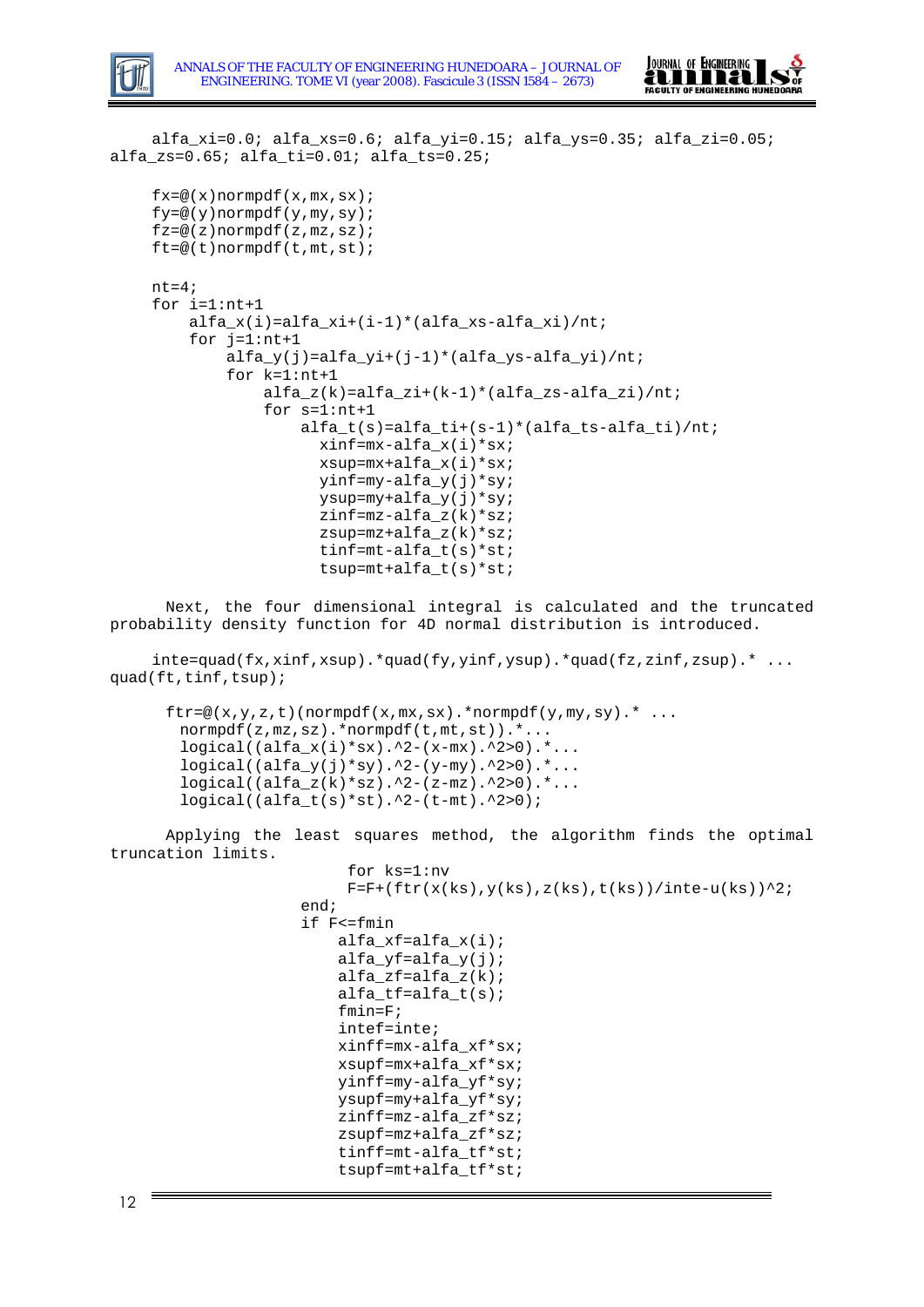



```
 end;
                 F=0; end;
         end;
     end;
end;
 The final results are: 
                  alfa_xf, alfa_yf, alfa_zf, alfa_tf
     xinff, xsupf, yinff, ysupf, zinff, zsupf, tinff, tsupf.
```
This values substituted in expression (8) and respectively (5), lead to the calculation of the K parameter and to the four-dimensional normal probability density expression.

```
K=quad(fx,xinff,xsupf).*quad(fy,yinff,ysupf).*quad(fz,zinff,zsupf).*...
quad(ft,tinff,tsupf)
```

```
ft = @(x,y,z,t)(1/K).*(normpdf(x,mx,sx).*normpdf(y,my,sy).*...
  normpdf(z,mz,sz).*normpdf(t,mt,st)).*...
  logical((alfa_xf*sx).^2-(x-mx).^2>0).*...
  logical((alfa_yf*sy).^2-(y-my).^2>0).*...
  logical((alfa_zf*sz).^2-(z-mz).^2>0).*...
  logical((alfa_tf*st).^2-(t-mt).^2>0);
```
The correlation coefficient and the standard deviation of the four-dimensional normal probability density function are

```
 for i=1:nv
    Asup(i)=(u(i)-fc(x(i),y(i),z(i),t(i)))^2;
    Ainf(i)=(u(i)-mu)^2;
 end;
 r_fclas=sqrt(1-sum(Asup)/sum(Ainf)) 
 sigma_fclas=sqrt(sum(Asup)/nv) 
 for i=1:nv
    Asuptr(i)=(u(i)-ft(x(i),y(i),z(i),t(i)))^2;
 end;
 r_ftrunc=sqrt(1-sum(Asuptr)/sum(Ainf)) 
 sigma_ftrunc=sqrt(sum(Asuptr)/nv)
```
The graphic reprezentation of the probability density function of the four-dimensional normal distribution and its truncated counterpart can be obtained using the next program code.

```
[XC,YC]=meshgrid(xinff-1:0.1:xsupf+1,yinff-1:0.1:ysupf+1);
Z = fc(XC, YC, mz, mt);figure,mesh(XC,YC,Z,'EdgeColor','black'),alpha(0.5),grid on
[XT,YT]=meshgrid(xinff-1:0.1:xsupf+1,yinff-1:0.1:ysupf+1);T = f t(XT, YT, mz, mt);figure,mesh(XT,YT,T,'EdgeColor','black'),alpha(0.5),grid on
```
return